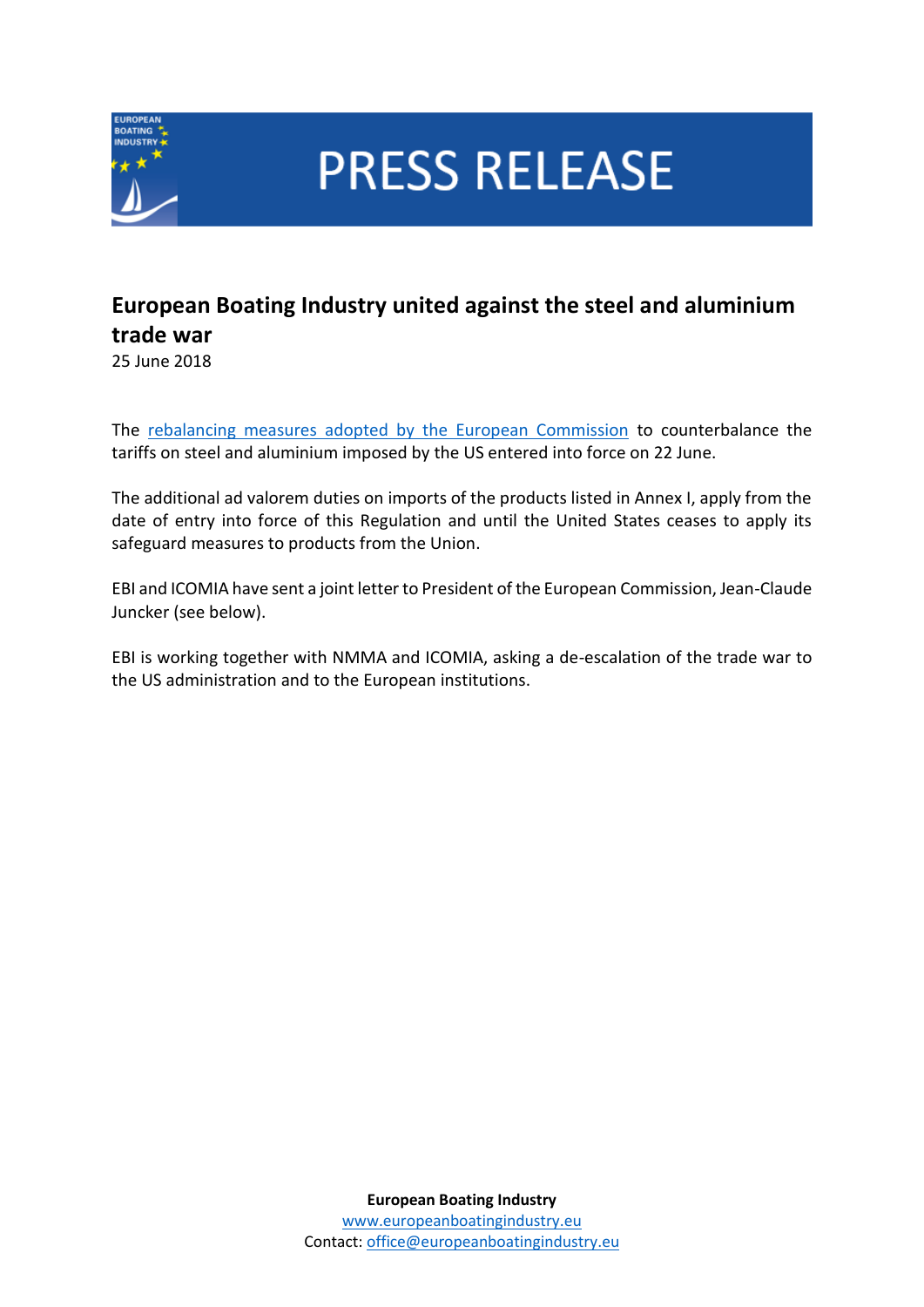



 President Jean-Claude Juncker European Commission Rue de la Loi / Wetstraat 200 1049 Brussels

22 June 2018

We, the undersigned, write to express our deep concern for the escalating trade dispute between the United States and key allies and the direct impact to the recreational boating industry in the EU.

The imposition of President Trump's worldwide steel and aluminium tariffs has resulted in all recreational vessels being listed on the EU re-balancing measures. While we understand the need to remain strong against U.S actions, we urge reasonableness and consideration of the harmful and inequitable impact tariffs and retaliatory action will have on boating businesses, workers and consumers in the EU.

The marine manufacturing industry relies on free and fair trade. Nobody wins in a trade war– more specifically, the recreational boating industry shoulders the negative consequences as demand for our products is highly elastic and sensitive to even small changes. We strongly urge the European Commission to work collaboratively with the U.S. Administration, to recognize the harmful effects of the current trade dispute, and focus on achieving a reasonable and balanced resolution which does not threaten growth, jobs and innovation.

The ongoing trade dispute has effectively frozen the export market and is leading to marine dealers in the EU to cancel orders of U.S. built boats, which also has dramatic adverse effects on boat dealers and service businesses in the EU. Without a solution that immediately withdraws these tariffs or exempts key allies, the global marine industry – and the global economy – will suffer.

We believe it is imperative the U.S. and EU work quickly to resolve the deteriorating trade situation and eliminate the use of tariffs against one another. Together, we can achieve an enduring solution that benefits both sides of the Atlantic and allows the boating industry to continue its economic growth.

Sincerely,

Piero Formenti alla alla controllata all'estate di Andrea Razeto President, European Boating Industry (EBI) President, International Council of Marine

Industry Associations (ICOMIA)